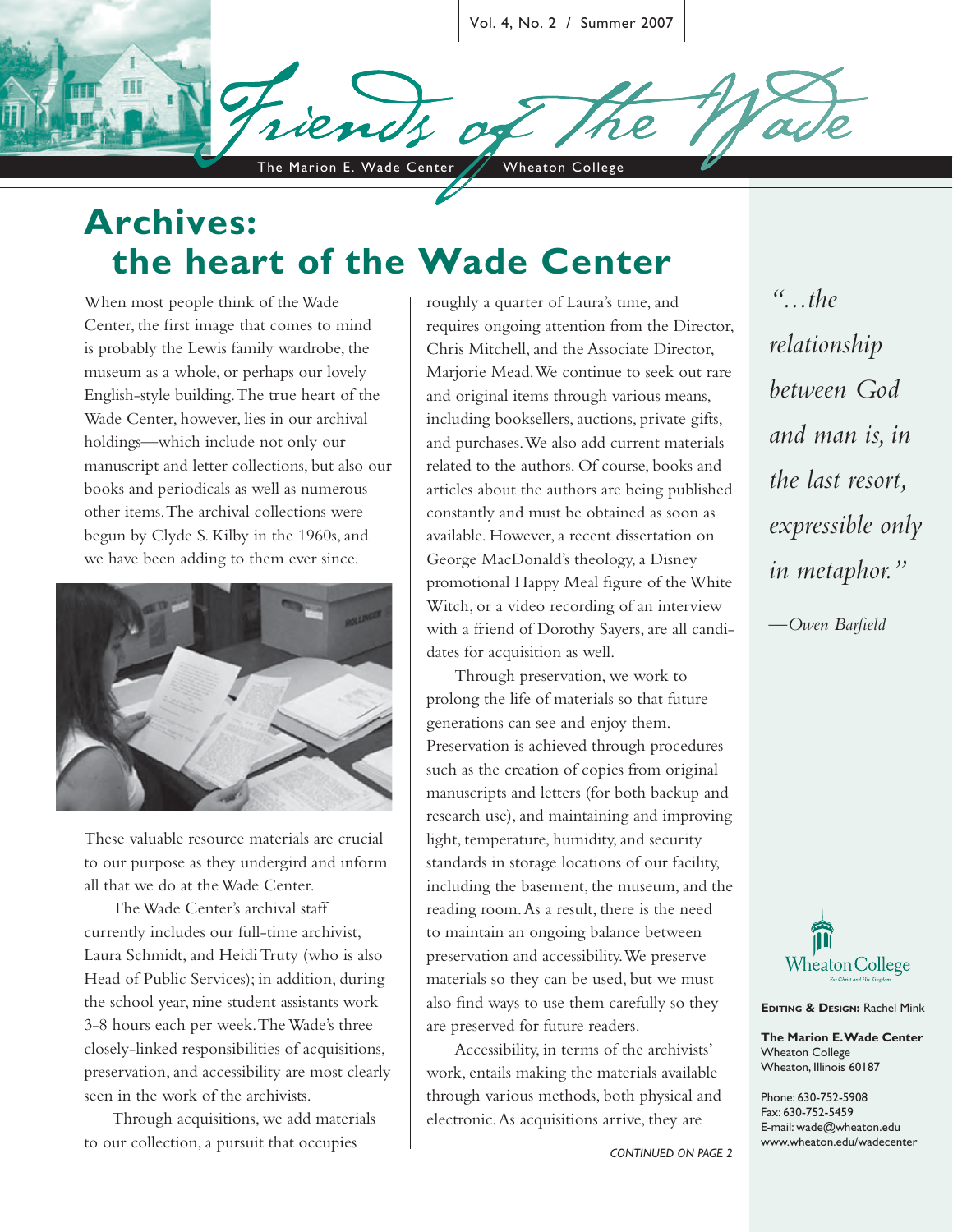# **Corne**

**Director's**

Director's

During the month of April, I traveled to the city of Prague in Czechoslovakia where the second Narnian film, *Prince Caspian,* is currently being filmed. The invitation came from Ernie Malik, the director of Unit Publicity for the film. Production actually began in New Zealand in January, but in March the crew moved to Prague to take advantage of the large studios located there.

The first day on-site, I was invited to watch the shooting of the scene of Nikabrik's betrayal inside the Mound at Aslan's How. Aslan's How, one of five very large and highly elaborate sets (obviously they have "spared no expense"), had the feel of a large and very ancient catacomb. Stone images of early Narnian history were etched in the walls surrounding the stone table. Such attention to detail not only in the construction of the sets, but also to costume and makeup, were encouraging to say the least.

What I saw amounts to a very small part of the total project, leaving me wondering what the finished film will look like. However, having been there and talked to many involved with its production, I am in a much better position to address the questions that inevitably will come my way in the months leading up to the movie's May 2008 release. We do not know if *Prince Caspian* will have the overwhelming impact on the Wade Center that its predecessor had, but are pleased that the Narnia stories continue to delight a wide audience.

WITH ALL GOOD WISHES,

y hitchell

## **Did You Know?**

The Wade Center's archival work is further supported by trained volunteers. Darlene Allen is one such volunteer who has been

assisting the Wade Center on a regular basis since 1998, when her interest was piqued at Wheaton's Writing and Literature Conference. Darlene works several hours a month at her convenience, and has made steady progress over the last several years on creating a detailed listing of C.S. Lewis's personal library. We are sincerely grateful for Darlene's work, and that of other volunteers. If you are interested in participating in our archival work, contact Heidi Truty at *wade@wheaton.edu* or 630-752-5908.**W**

#### **Archives: the heart of the Wade**

*CONTINUED FROM PAGE 1*

catalogued, labeled, and filed so they are easy to find and use. In this pursuit, our archivists are continually refining old systems as well as designing new ones.

Accessibility also encompasses certain museum-related work. The archival staff manages the original artifacts on display in the museum cases: selecting and researching artifacts, determining their arrangement, composing captions, and creating physical supports for the items in the new display. This work also involves rotating display materials on a regular schedule (to aid preservation) and documenting the content of previous exhibits.

Summarized in so few words, the task of the archivist seems straightforward, but when one begins to understand the sheer bulk of material that is being managed, it becomes clear that this is a complex, time-consuming, and unending task. The work of the archivists and their assistants goes on constantly and inconspicuously, and is foundational to all other areas of the Wade Center's work.

To give you a sense of the scope of our archival staff's projects, here are some examples of tasks that have occupied them in the past year, are nearing completion, or will soon be started:

*Original Periodicals Project:* Entry of 1200 previously uncatalogued periodicals into a new database, each record containing 22 possible fields. This has taken approximately 1 year of student worker time.

> *Oral Histories Project:* Transfer of over 70 oral history interviews from audio tape or video tape to archival gold standard CDs and DVDs, some requiring transcription (transcription can take 4 to 5 times as long as the recording itself). So far, this has taken approximately 1.5 years of student worker time. Completion of this phase will lead to follow-up projects such as proofing transcriptions, updating transcript binder lists and contents.

*Audio-Visual Migration:* After the completion of the oral history project, attention will

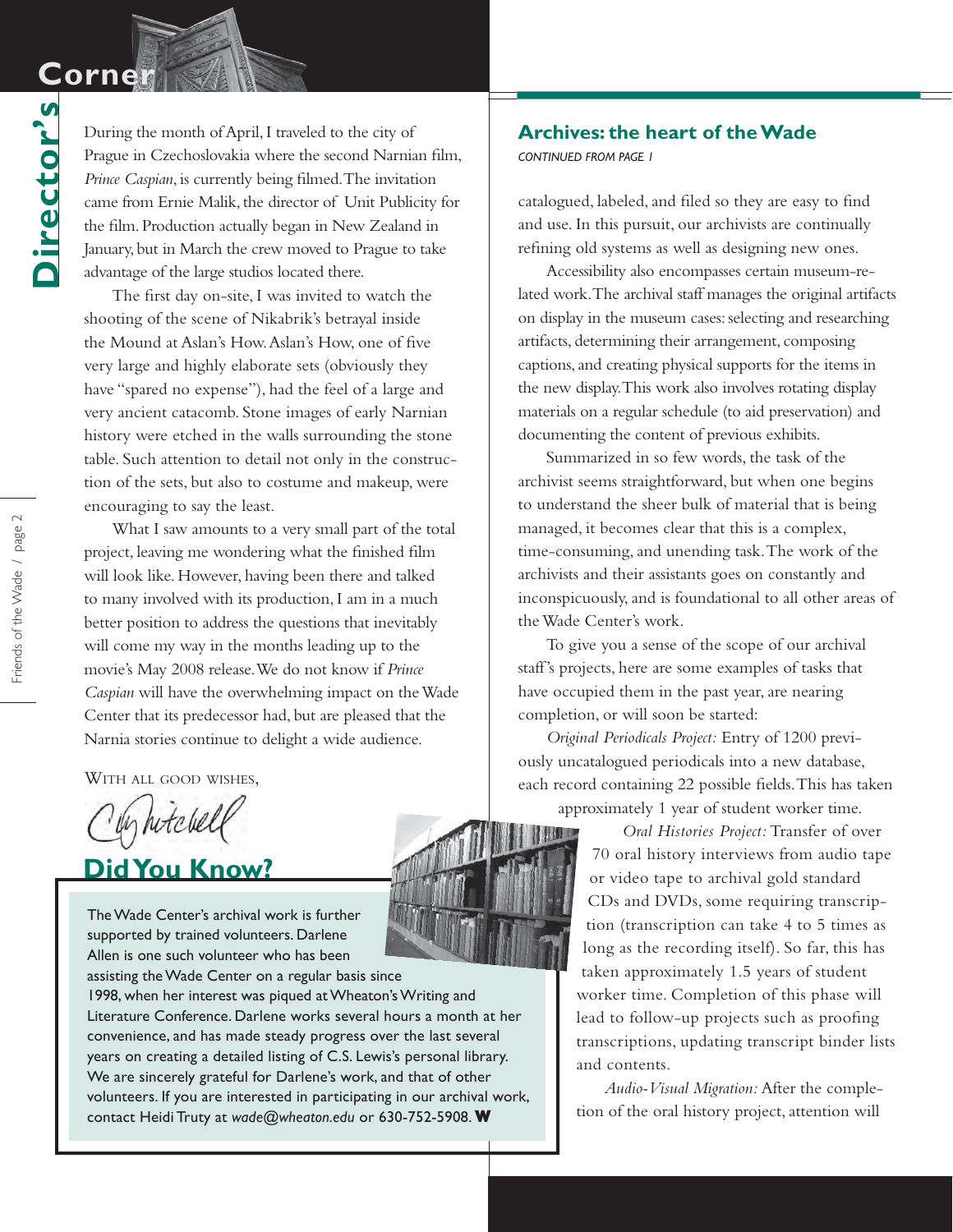then turn to approximately 600 recordings from the 1960s through the 1980s on tapes and LP records which will eventually become unreadable as technology changes. We hope to identify those with the greatest needs first and either purchase new versions on DVD or CD, or transfer them ourselves in the same manner we did the oral histories.

*Processing of Dorothy L. Sayers Manuscripts:* Creation of detailed inventories and descriptions of thousands of original Sayers materials (plays, letters, manuscripts, and other miscellaneous items) purchased from Sotheby's auction house in London in 2000 and 2002,



as well as organizing the materials in acid-free folders and boxes to better preserve them.

*Article File Revamp:*  Quality checking over 17,000 articles and other items in the Wade Center

article file. In the process, we are combining categories in the article file to promote easier access, and are checking individual database records and labeling for accuracy. Around 4 years of staff and student worker involvement have gone into this project so far.

As you can see, these projects involve the organization and care of thousands of items over a span of many years. Consequently, whenever our staff reaches some milestone on any portion of these projects, it is an achievement worth celebrating, because as the archives become more accessible, the Wade Center is strengthened in fulfilling its mission of promoting the seven authors.

Each time a researcher is able to make an important connection from a previously unknown letter, or a young student is able to find up-to-date resources for a school project easily at-hand, or a mystery fan delights in seeing an original Sayers manuscript in the museum, the work of the archivists comes to the forefront. Their ongoing and often unseen work ensures that the Wade Center continues to offer an unique and valuable service to the many people who visit and research here each day. **W**

## **The Clyde S. Kilby Lifetime Achievement Award**

It is the great pleasure of the Wade Center to award Dr. Barbara Reynolds the first-ever Clyde S. Kilby Lifetime Achievement Award. The ceremony took place on June 13 (the birthdate of both Dr. Reynolds and Dorothy L. Sayers) as part of the opening banquet of the Dorothy L. Sayers Society's 2007 Convention at Wheaton College.

This award was created by the Marion E. Wade Center this year to recognize those rare individuals whose contributions to scholarship on one or more of the Wade authors are not only exceptional in quality, reflecting many years of significant achievements in this area, but also have made such noteworthy contributions in a particular Wade-related field that the scholarship is forever changed for the better by their lifetime of work. In the case of Dr. Barbara Reynolds, this award is given in answer to the question: "Where would Dorothy L. Sayers scholarship be today without the efforts of this individual?"

The award comes with a certificate in recognition of this honor and a cash gift of \$2500. The source of this monetary award is the interest from the Clyde S. Kilby Research Grant Endowment which was originally created as a gift of the Wheaton College Class of 1939, and later supplemented by other donations. For more on this special award presentation and on Barbara Reynolds, see our website: *www.wheaton.edu/ wadecenter/welcome/reynolds\_bio.html* **W**



*Director Chris Mitchell presents the certifi cate for the Kilby Lifetime Achievement Award to Dr. Barbara Reynolds*

© Julie Mitchell